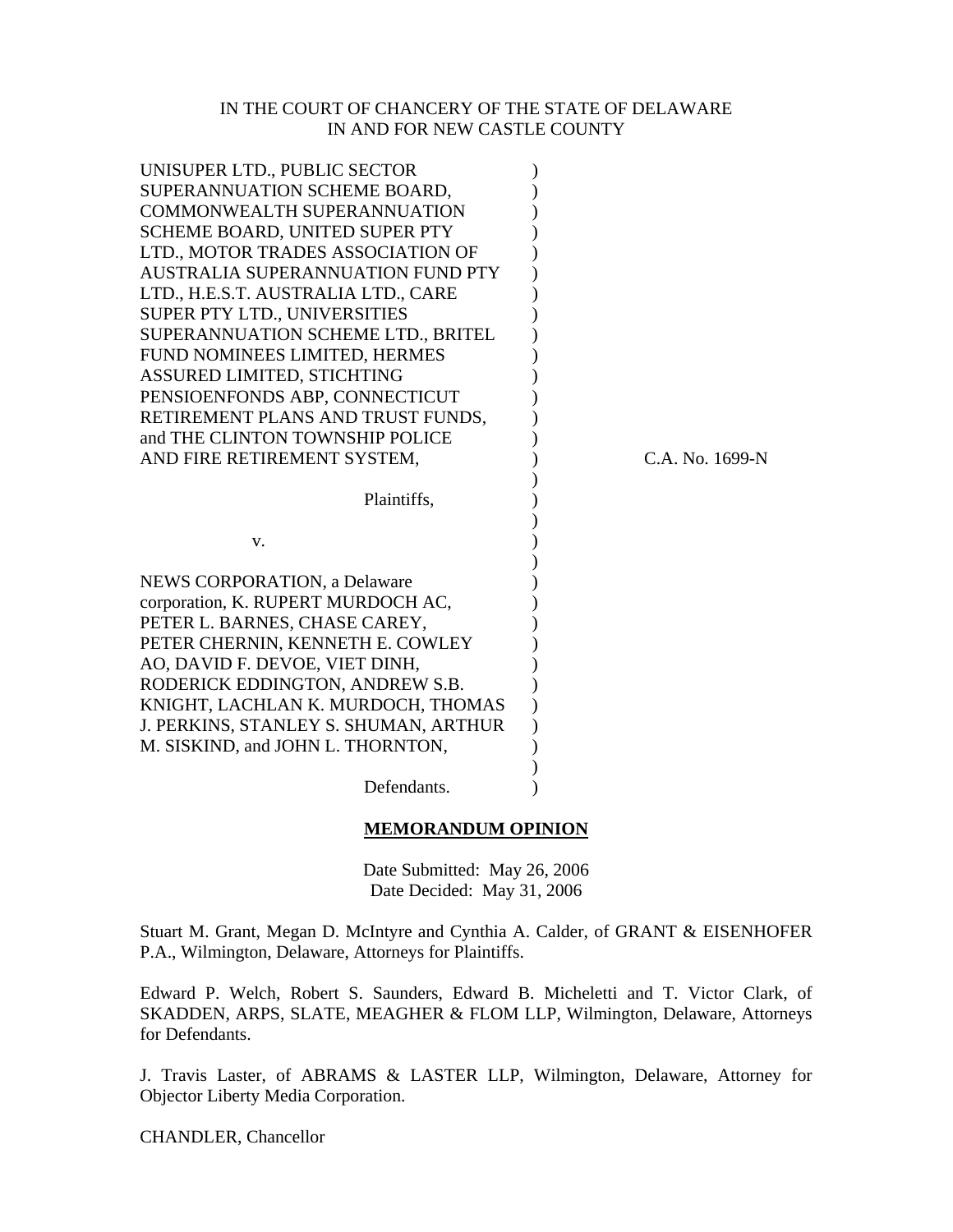On May 23, 2006, this Court heard oral argument at a fairness hearing on the parties' stipulation of settlement of this class action. A single shareholder appeared as an objector to the settlement. At the close of the hearing, I stated that I would approve the settlement if the parties could agree to amend the release language to clarify that the release met the requirements of Delaware law. The parties were able to agree on amended release language and I have reviewed it. I have also considered the arguments of the parties in support of the amended release language and the objector's opposition. For the reasons stated below, I conclude that the release language in the settlement still suffers from two minor deficiencies. I direct the parties to modify the release language so as to cure these problems. Upon completion of that task, I will enter the final order approving the settlement.

## **I. BACKGROUND**

Plaintiffs filed their complaint on October 7, 2005, asserting five claims in connection with News Corporation's ("News Corp.") announcement that it would extend its poison pill. News Corp. had previously adopted a board policy of not extending poison pills without a shareholder vote. Board policies are, of course, subject to revision by the board of directors at its discretion. Plaintiffs alleged in their complaint, however, that News Corp. had agreed that if plaintiffs voted for News

1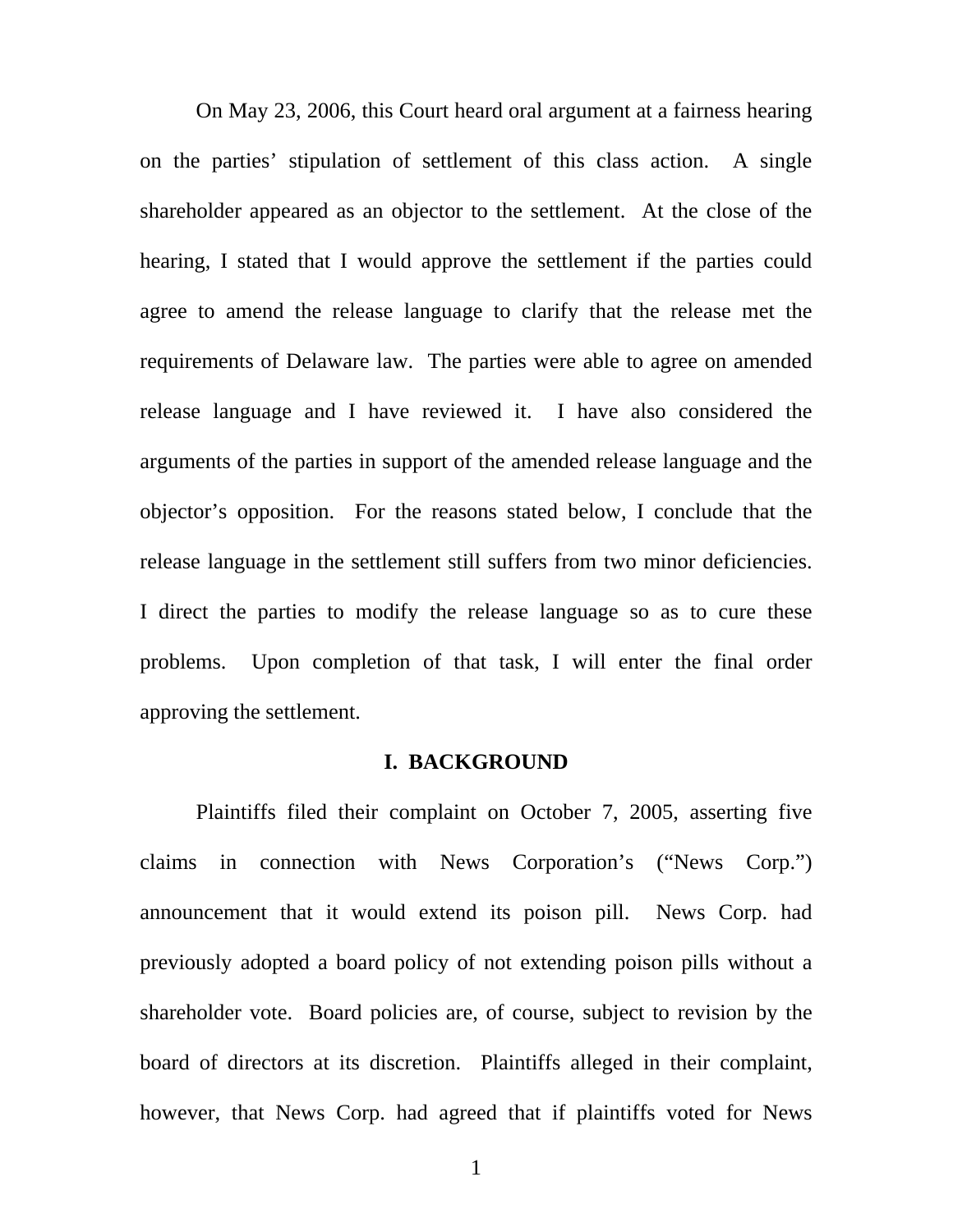Corp.'s reincorporation to Delaware from Australia, the board would not rescind its policy regarding extensions of the poison pill.

On December 20, 2005, this Court issued an opinion granting defendants' motion to dismiss three of plaintiffs' five claims.<sup>[1](#page-2-0)</sup> The Court dismissed plaintiffs' claims for fraud, negligent misrepresentation and equitable fraud, but did not dismiss plaintiffs' claims for breach of contract and promissory estoppel.

Defendants immediately filed an application for certification of interlocutory appeal, which this Court granted. $^2$  The Supreme Court of Delaware declined to hear defendants' appeal.<sup>[3](#page-2-2)</sup> The case then proceeded towards a trial that was scheduled to begin on April 24, 2006.

In early April, the parties communicated to the Court that a settlement of the case might be possible. After extensive negotiations, the parties reached an agreement in principle. In order to facilitate this agreement, plaintiffs filed an amended complaint on April 12, 2006, in order to move for class certification under Court of Chancery Rule 23 (the "Amended Complaint"). Defendants consented to the filing of the Amended Complaint pursuant to Delaware Court of Chancery Rule 15(a).

<span id="page-2-0"></span><sup>1</sup> *UniSuper Ltd. v. News Corp.*, 2005 WL 3529317 (Del. Ch. Dec. 20, 2005).

<span id="page-2-1"></span><sup>2</sup> *UniSuper Ltd. v. News Corp.*, 2006 WL 207505 (Del. Ch. Jan. 19, 2006).

<span id="page-2-2"></span><sup>3</sup> *News Corp. v. UniSuper Ltd.*, 2006 WL 387998 (Del. 2006).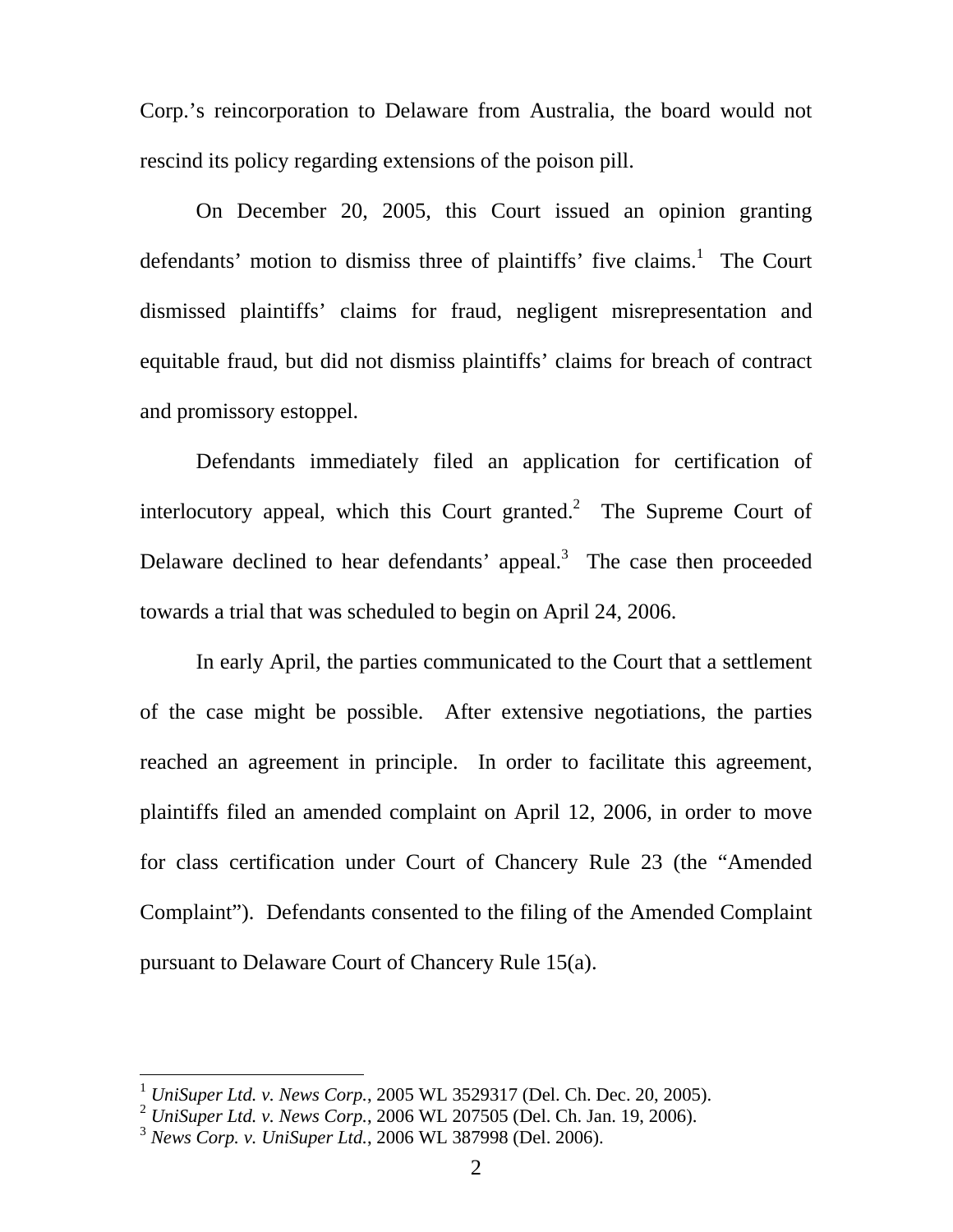On April 13, plaintiffs' counsel alerted the Court that the parties had signed a stipulation of settlement (the "Settlement"). The parties filed a motion for an order approving the Settlement and the Court scheduled a fairness hearing for Tuesday, May 23.

On May 12, 2006, Liberty Media Corporation ("Liberty") filed a notice that it intended to object to the Settlement. Liberty is the owner of an 18% equity interest in News Corp. and would be a class-member as defined in the Amended Complaint. Liberty also is significant in this litigation for a second reason: It was Liberty's acquisition of its 18% stake that allegedly caused the News Corp. Board of Directors to extend the poison pill without a shareholder vote in the first place.

At the May 23 hearing, counsel for plaintiffs and defendants spoke in favor of the Settlement. Liberty objected to the Settlement on a single ground: that the proposed release was overly broad. Liberty's objection to the release included four arguments: (1) the release extended to claims not part of the operative or core facts; (2) the release purported to extend to future claims; (3) the plaintiffs should be judicially estopped from asserting that the operative facts of the case include the merits of the decision to extend the poison pill because plaintiffs have expressly stated otherwise; and (4) the release bound non-voting shareholders, forcing them to give up claims in return for a benefit they do not share.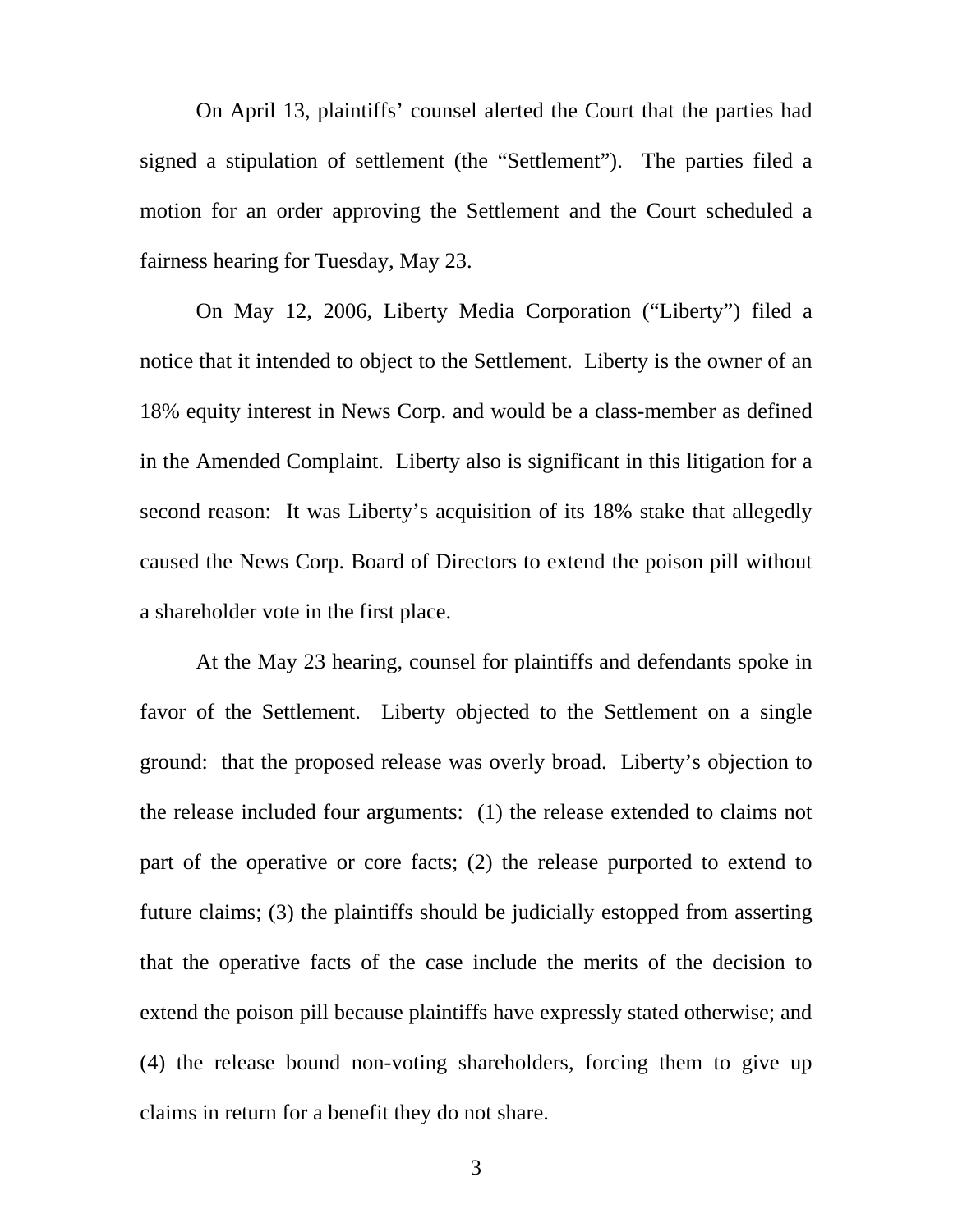<span id="page-4-2"></span>I was not persuaded by the third and fourth arguments, and explicitly stated so at the May 23 hearing. $4$  Liberty's second argument was more persuasive. At the conclusion of the fairness hearing, I declined to approve the Settlement because I determined that, as drafted, the release language was unnecessarily prolix (to the point of being incomprehensible) and was overly broad, so that it potentially ran aground of the standard set forth by the Delaware Supreme Court in *Nottingham Partners v. Dana*. [5](#page-4-1)

In the days following the fairness hearing, the parties redrafted the release language in an effort to cut down on its prolixity and clarify its meaning. Unfortunately, after reviewing the new release language (the "Redrafted Release"), I have concluded that the latest version of the settlement suffers from the same fatal deficiency as the original: the release as drafted is too broad.

## **II. REASONING**

A settlement can release claims that were not specifically asserted in an action, but can only release claims that are based on the "same identical factual predicate" or the "same set of operative facts" as the underlying action.<sup>[6](#page-4-2)</sup> Thus, it follows that a release is overly broad if it releases claims

<span id="page-4-0"></span> $<sup>4</sup>$  Liberty, to repeat, was the only class member to object to the Settlement.</sup>

<span id="page-4-1"></span><sup>5</sup> 564 A.2d 1089 (Del. 1989).

<sup>6</sup> *Id.* at 1106-7; *see also Steiner v. Sithe-Energies*, 1988 WL 36133, at \*2 (Del. Ch. Apr. 18, 1988) (holding that where the same "factual predicate provides the basis for" two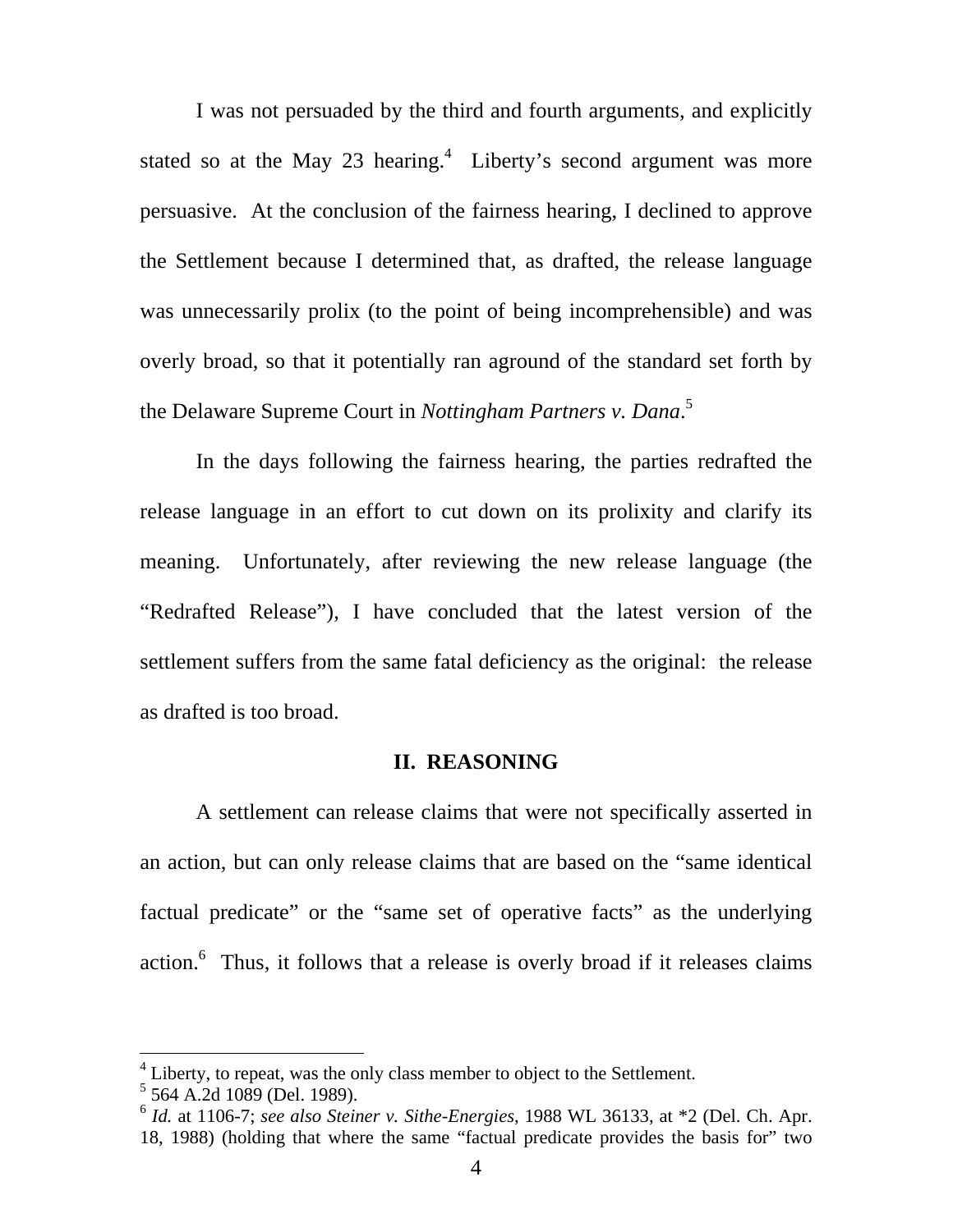based on a set of operative facts that will occur in the future.<sup>[7](#page-5-0)</sup> If the facts have not yet occurred, then they cannot possibly be the basis for the underlying action.

Additionally, a release may be overbroad if it could be interpreted to "encompass any claim that has *some* relationship — however remote or tangential — to any 'fact,' 'act' or conduct 'referred to' in the Action." $8$  In other words, a release is overly broad if it releases claims based on a common set of tangential facts, as opposed to operative or core facts.

The operative facts in this case center on the allegation of a contract between the parties and the allegations regarding the News Corp. Board of Directors' decision to extend the poison pill. Liberty argued at the fairness hearing that the Settlement was overly broad in that it released fiduciary duty claims arising from the decision to extend the pill in 2004. Because I view the operative facts to include the events surrounding the decision to extend the poison pill, I find that this aspect of the release falls within the *Nottingham* standard.

actions, the settlement of the Delaware action can preclude claims arising out of the other.)

<span id="page-5-0"></span><sup>7</sup> *See Green v. Phillips*, 2000 WL 33521109 at, \*1 (Del. Ch. June 28, 2000) (flaw in proposed release was that it was "overly broad insofar as it purported to release claims that could arise in the future"); *see also Schwartz v. Dallas Cowboys Football Club, Ltd.*, 157 F. Supp. 2d 561, 578 (E.D. Pa. 2001) (finding a release to be "too broad because it bars later claims based on future conduct" and noting that "[a]lthough the law permits a release to bar future claims based on the past conduct of the defendant … this release would bar later claims based not only on past conduct but also future conduct.")

<span id="page-5-1"></span><sup>8</sup> *Green v. Phillips*, 2000 WL 33521109, at \*1 (Del. Ch. June 28, 2000) (emphasis in original).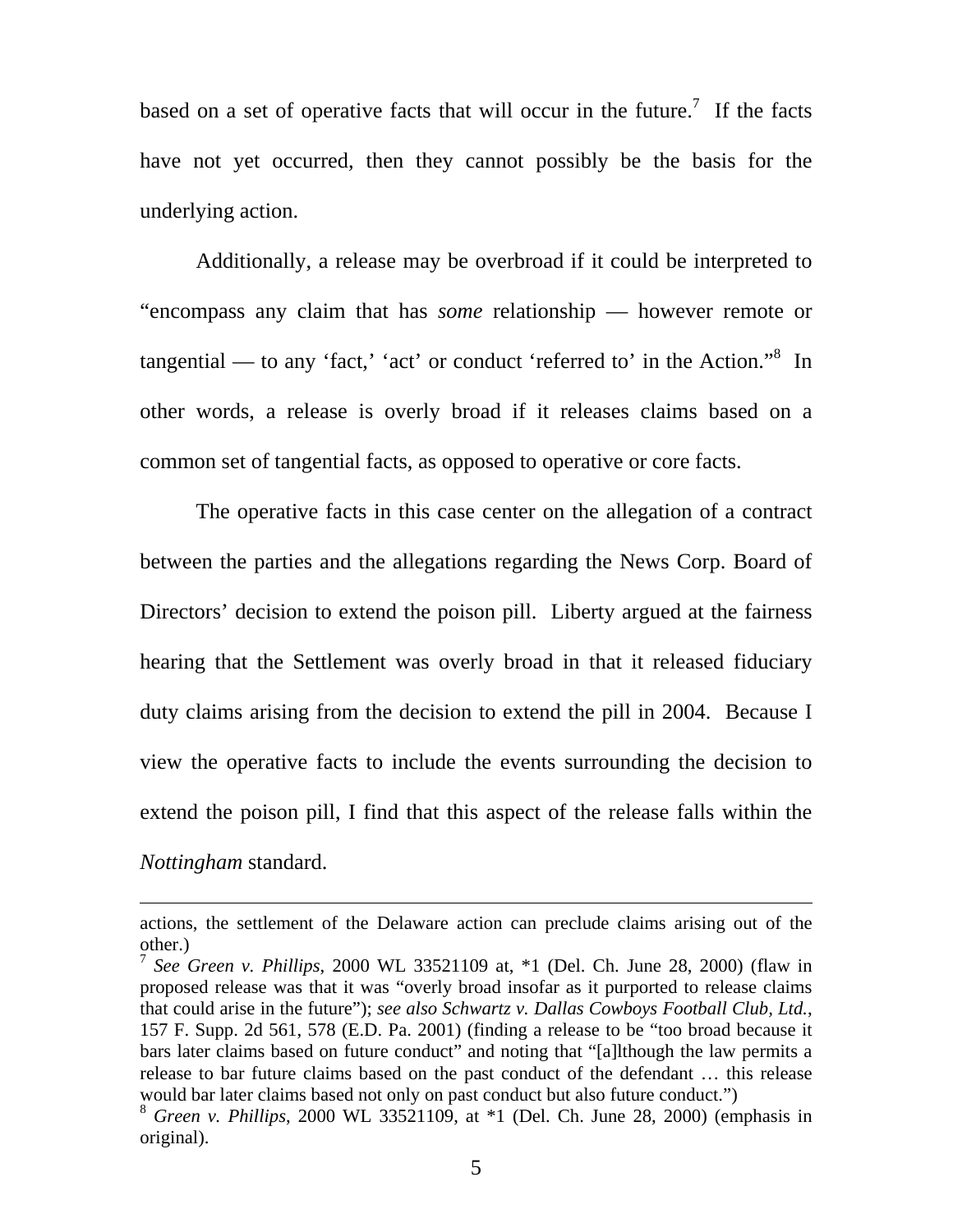Liberty also challenges the release on the grounds that it extends to future claims. At the fairness hearing, I expressed concern over portions of the release that purported to apply to future conduct. In the Redrafted Settlement, the parties included a provision clarifying that the release does not extend to "claims challenging the merits of future conduct…." The same sentence, however, contains a parenthetical excepting claims relating to the adoption of the October 2006 Rights Plan. The October 2006 Rights Plan will be adopted, pursuant to a shareholder vote, at the October 2006 shareholders meeting. I agree with Liberty that a date five months hence is clearly in the future. The rule in Delaware is that a release cannot apply to future conduct. Defendants cite no authority for the proposition that there is an exception for future conduct arising out of, or contemplated by, the settlement itself. Viewed another way, no facts relating to the October 2006 Rights Plan were alleged in the underlying action, much less were they part of the underlying action's operative facts. For these reasons, I conclude that the release is overly broad in that it attempts to release claims arising from an event that has not yet happened, viz., the October 2006 Rights Plan. $^9$  $^9$ 

Liberty also objects to the release on the grounds that it purports to release defendants from liability for "hidden or concealed" claims. The release is quite broad in that it applies to "known or unknown" claims,

<span id="page-6-0"></span><sup>&</sup>lt;sup>9</sup> To be absolutely clear: This parenthetical should be stricken entirely from the release.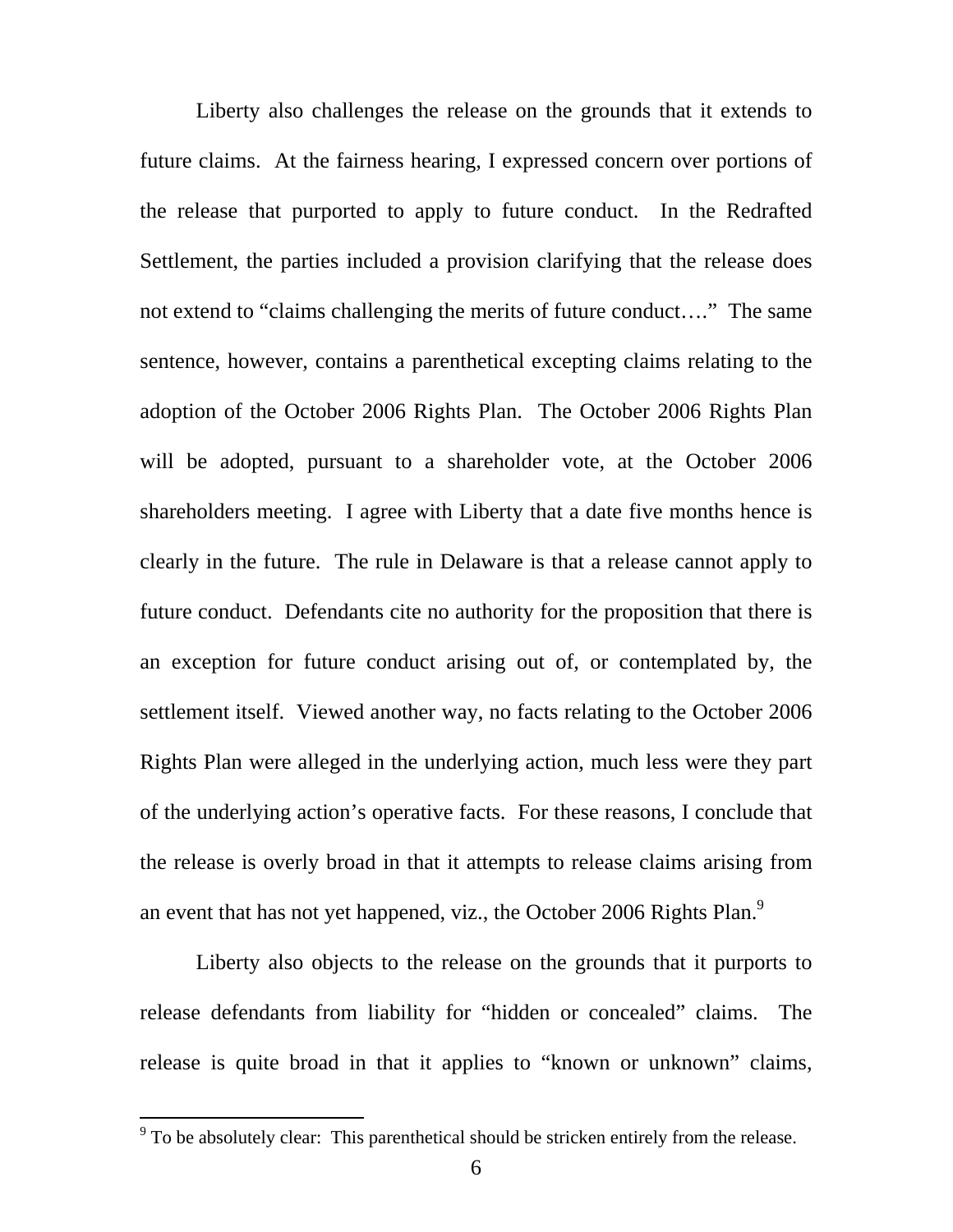"apparent or unapparent" claims, and "disclosed and undisclosed claims." I agree with Liberty that, to the extent that the release of "hidden or concealed" claims is not redundant, it can only operate to release claims that the defendants have *affirmatively concealed* from plaintiffs. This part of the release implicates self-interested and disloyal conduct by the defendant fiduciaries and complicity in that conduct by the class' fiduciaries. This language of the release should be stricken, as well as the identical language granting a similar release to plaintiffs.

Defendants cite the Order and Final Judgment dated June 23, 2005, in *In re Fox Entertainment*<sup>[10](#page-7-0)</sup> as an example of a settlement approved by this Court that contained a release purportedly applying to "hidden or concealed" claims. Unfortunately, this precedent does little work for defendants. In the *Fox* matter, there was no objector to the release as drafted and the "hidden or concealed" release language was never placed directly at issue before the Court. Due to the prolix nature of settlement releases, it is unrealistic to expect this Court to parse through each settlement with a fine-toothed comb. Furthermore, to approve the release language in this case on the grounds that similar language has slipped through in previous settlements would be to surrender completely to the "tyranny of the form," with the result that future releases would be weighed down by an ever-lengthening chain of terms.

<span id="page-7-0"></span><sup>10</sup> *In re Fox Entm't Group, Inc. S'holders Litig.*, Del. Ch., Consol. C.A. No. 1033-N, Chandler, C. (June 23, 2005) (ORDER AND FINAL JUDGMENT).